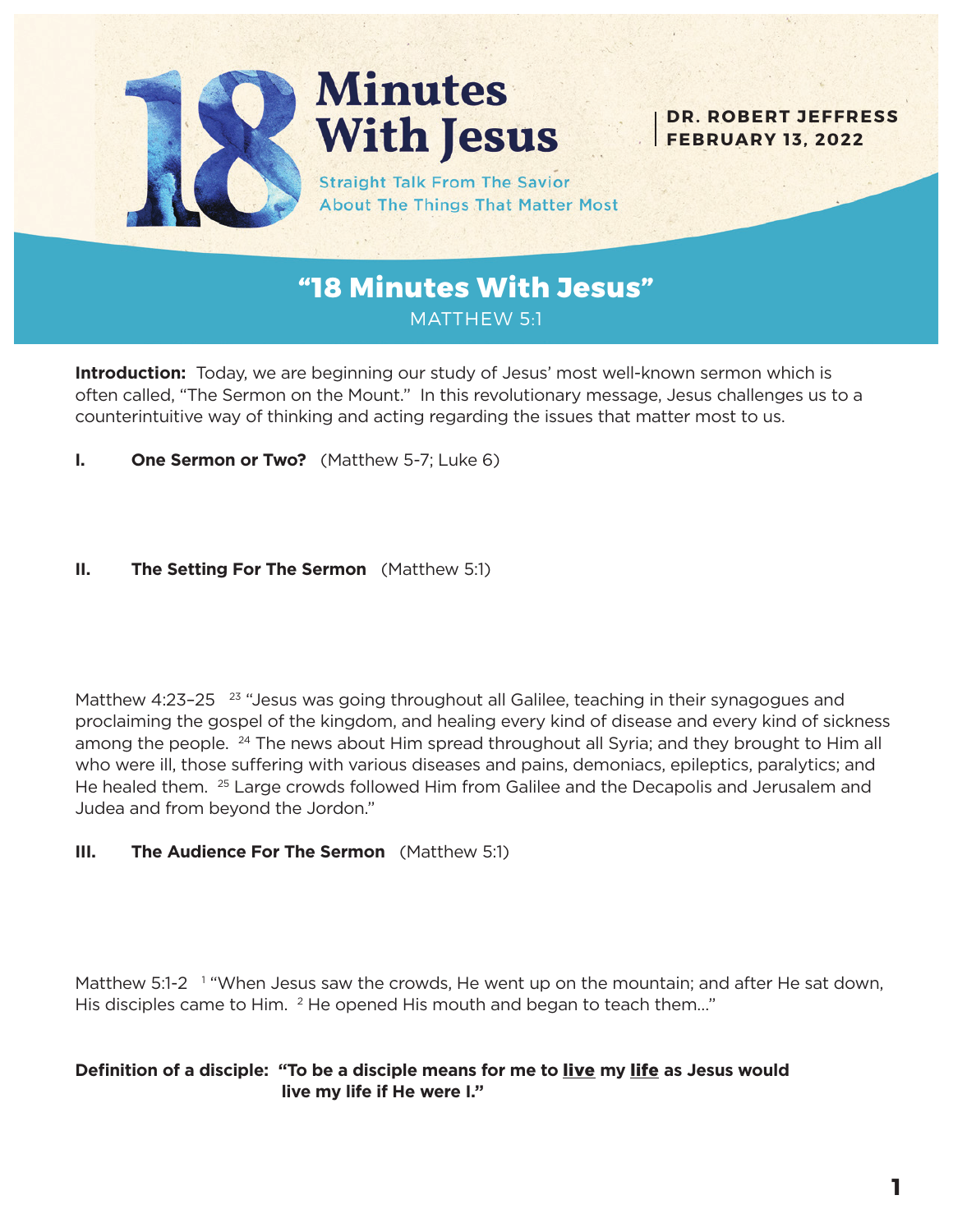

# **"18 Minutes With Jesus"** MATTHEW 5:1

- **IV. How Are We To Interpret The Sermon On The Mount?**
	- **A. A List of** Requirements **to Enter Heaven**
	- **B.** A Roadmap for Social Justice
	- **C. A Constitution for the** Future **Kingdom**
	- **D. A Guide for Living in** Today's **World**

#### **V. Preview Of Coming Attractions In The Sermon On The Mount**

A. Straight Talk about Your **Happiness** (Matthew 5:3-12)

Matthew 5:3-5  $\frac{3}{2}$  "Blessed are the poor in spirit, for theirs is the kingdom of heaven. 4 Blessed are those who mourn, for they shall be comforted. <sup>5</sup> Blessed are the gentle, for they shall inherit the earth."

### **B.** Straight Talk about Your Faith (Matthew 5:13-20)

Matthew 5:13-14  $13$  "You are the salt of the earth; but if the salt has become tasteless, how can it be made salty again? It is no longer good for anything, except to be thrown out and trampled under foot by men. <sup>14</sup> You are the light of the world. A city set on a hill cannot be hidden;"

### **C.** Straight Talk about Your **Relationships** (Matthew 5:21-26)

Matthew 5:21-22 <sup>21</sup> "You have heard that the ancients were told, 'YOU SHALL NOT COMMIT MURDER' and "Whoever commits murder shall be liable to the court.'  $^{22}$  But I say to you that everyone who is angry with his brother shall be guilty before the court; and whoever says to his brother, 'You good-for-nothing,' shall be guilty before the supreme court; and whoever says, 'You fool,' shall be guilty enough to go into the fiery hell."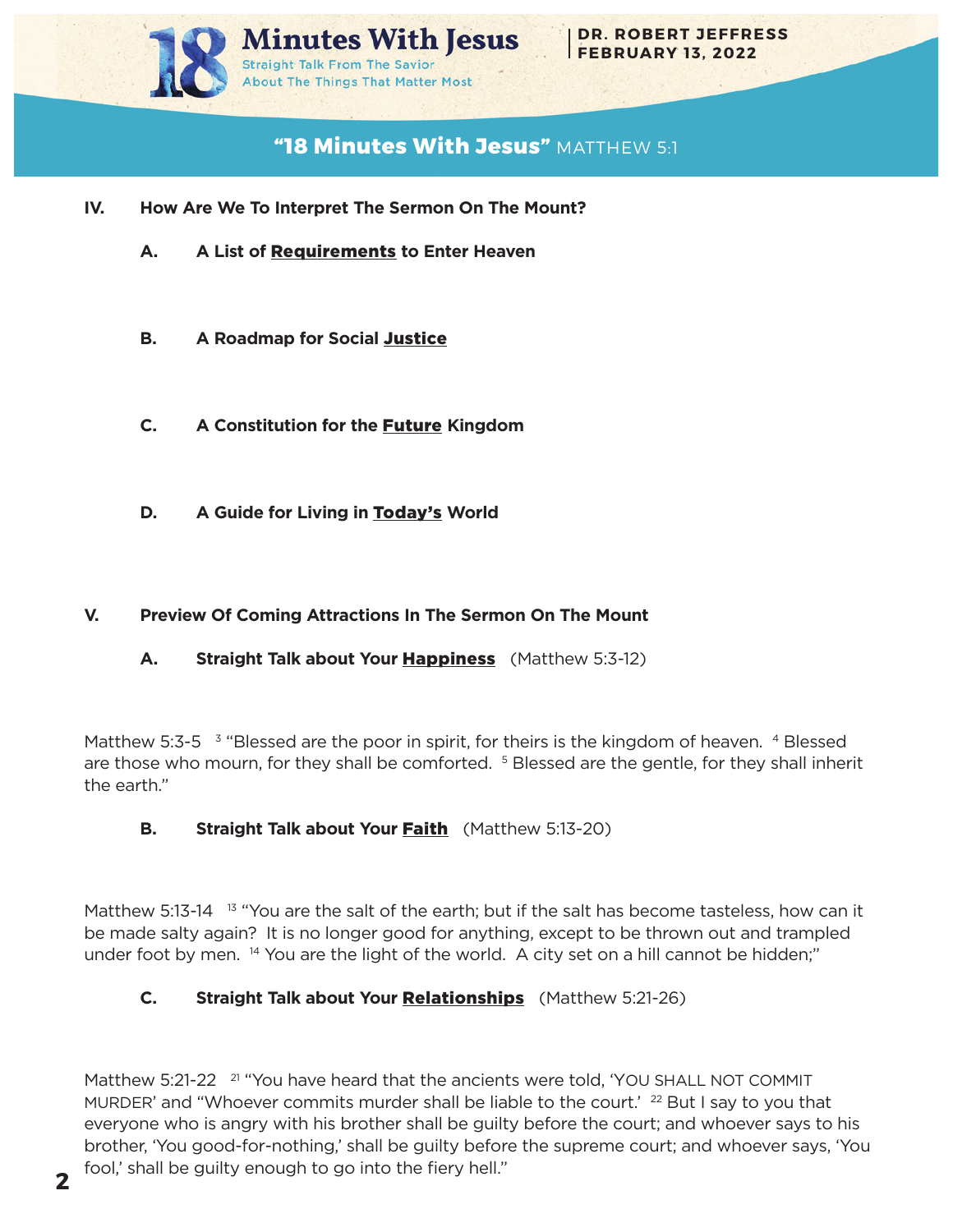

# **"18 Minutes With Jesus"** MATTHEW 5:1

## **D.** Straight Talk about Your Sex Life (Matthew 5:27-32)

Matthew 5:27-29 <sup>27</sup> "You have heard that it was said, 'YOU SHALL NOT COMMIT ADULTERY;'  $28$  but I say to you that everyone who looks at a woman with lust for her has already committed adultery with her in his heart. <sup>29</sup> If your right eye makes you stumble, tear it out and throw it from you; for it is better for you to lose one of the parts of your body than for your whole body to be thrown into hell."

### **E.** Straight Talk about Your **Adversaries** (Matthew 5:38-48)

Matthew 5:43-46 <sup>43</sup> "You have heard that it was said, 'YOU SHALL LOVE YOUR NEIGHBOR and hate your enemy.<sup>' 44</sup> But I say to you, love your enemies and pray for those who persecute you, 45 so that you may be sons of your Father who is in heaven; for He causes His sun to rise on the evil and the good and sends rain on the righteous and the unrighteous. <sup>46</sup> For if you love those who love you, what reward do you have? Do not even the tax collectors do the same?"

### **F.** Straight Talk about Your Worship (Matthew 6:1-4)

Matthew 6:1 "Beware of practicing your righteousness before men to be noticed by them; otherwise you have no reward with your Father who is in heaven."

# **G.** Straight Talk about Your **Prayer** Life (Matthew 6:5-15)

# **H.** Straight Talk about Your Money (Matthew 6:19-34)

Matthew 6:19-21 <sup>19</sup> "Do not store up for yourselves treasures on earth where moth and rust destroy, and where thieves break in and steal.  $^{20}$  But store up for yourselves treasures in heaven, where neither moth nor rust destroys, and where thieves do not break in or steal; <sup>21</sup> for where your treasure is, there your heart will be also."

# **I.** Straight Talk about Your **Needs** (Matthew 7:1-12)

**J.** Straight Talk about Your Eternal Destiny (Matthew 7:13-27)